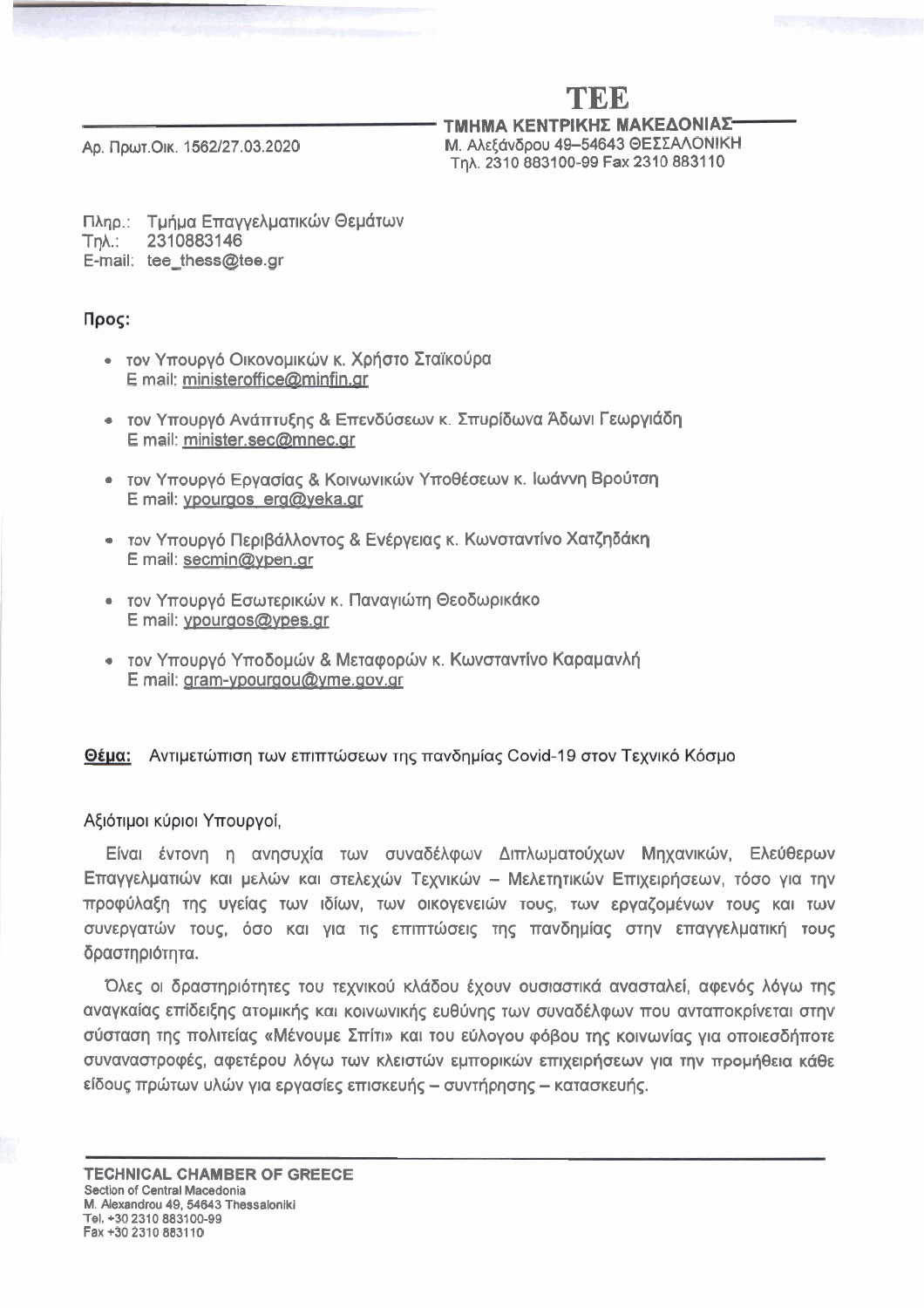#### ΤΕΧΝΙΚΟ ΕΠΙΜΕΛΗΤΗΡΙΟ ΕΛΛΑΔΑΣ ΤΜΗΜΑ ΚΕΝΤΡΙΚΗΣ ΜΑΚΕΔΟΝΙΑΣ

Δεδομένου ότι ο κλάδος των Μηχανικών και των Τεχνικών - Μελετητικών Επιχειρήσεων συγκαταλέγεται σε εκείνους που υπέστησαν τις βαρύτερες συνέπειες της μακρόχρονης οικονομικής κρίσης, είναι απολύτως αναγκαίο η Κυβέρνηση – η οποία έχει επιδείξει μέχρι στιγμής τα αναγκαία αντανακλαστικά - να λάβει άμεσα επιπλέον μέτρα προστασίας και υποστήριξής του κλάδου, ούτως ώστε αυτός να συνεχίσει να συμβάλει με όλες του τις παραγωγικές δυνάμεις στην συνολική προσπάθεια της χώρας για την ανάκτηση σταθερών ρυθμών ανάπτυξης τα επόμενα χρόνια. Προς αυτή την κατεύθυνση είναι απολύτως αναγκαίο να ληφθούν τα παρακάτω μέτρα:

- 1. Δυνατότητα αναστολής λειτουργίας των εργοταξίων, δημοσίων και ιδιωτικών έργων, εφόσον το επιθυμεί ο ανάδοχος και το επιβάλουν οι συνθήκες (έλλειψη υλικών ή/και προσωπικού), χωρίς ποινικές ρήτρες.
- 2. Άμεση αποπληρωμή όλων των οφειλόμενων πιστοποιημένων λογαριασμών από το δημόσιο και ευρύτερο δημόσιο τομέα, για χρονικό διάστημα 6 μηνών, λόγω του επείγοντος χαρακτήρα και κατά παρέκκλιση των διατάξεων του ν. 4412/2016, χωρίς έλεγχο από διαχειριστικές ή άλλες ενδιάμεσες υπηρεσίες που υπολειτουργούν και χωρίς την προσκόμιση φορολογικής - ασφαλιστικής ενημερότητας.
- 3. Αναστολή πληρωμής όλων των ασφαλιστικών και φορολογικών υποχρεώσεων για τουλάχιστον 2 μήνες (Μάρτιο - Απρίλιο) και αναβολή για 4 μήνες.
- 4. Αναστολή των κληρώσεων ορισμού ελεγκτών δόμησης για τουλάχιστον 2 μήνες.
- 5. Παράταση διαδικασίας διενέργειας δημοσίων διαγωνισμών που βρίσκονται σε εξέλιξη από όλα τα Υπουργεία και τους φορείς που χρησιμοποιούν το Εθνικό Σύστημα Ηλεκτρονικών Δημοσίων Συμβάσεων (ΕΣΗΔΗΣ), όχι μόνο από το Υπουργείο Υποδομών & Μεταφορών.
- 6. Παράταση για 6 μήνες κάθε είδους προθεσμίας που αφορά είτε δημόσιες συμβάσεις ανεξάρτητα από το στάδιο ανάθεσης, είτε το πρόγραμμα Εξοικονομώ κατ' οίκον, είτε δηλώσεις υπαγωγής ακινήτων σε νόμους όπως α) τακτοποίηση / ρύθμιση αυθαιρέτων β) δήλωση ιδιοκτησίας Εθνικού Κτηματολογίου / Κτηματογράφησης και Δασολογίου γ) δηλώσεις τροποποίησης επιφανειών σε Δήμους.
- 7. Διεκπεραίωση όλων των υποθέσεων με τους δημόσιους φορείς/υπηρεσίες μέσω διαδικτύου (Γραμματεία, Τεχνικές Υπηρεσίες, Υπηρεσίες Δόμησης, Πυροσβεστική και άλλες αδειοδοτούσες αρχές, Περιφέρεια, Υπουργεία κλπ).
- 8. Άμεση ένταξη των ΚΑΔ που αφορούν όλους τους μηχανικούς, στα μέτρα στήριξης των κλάδων που πλήττονται από την εξάπλωση του Covid-19: Τεχνικές Εταιρίες (ΚΑΔ 4110, 4120, 4211, 4212, 4213, 4221, 4222, 4291, 4299, 4311, 4312, 4321, 4322, 4329, 4331, 4332, 4333, 4334, 4339, 4391, 4399), Επισκευής Μεταλλικών Προϊόντων Μηχανημάτων και Ειδών Εξοπλισμού (ΚΑΔ 3311, 3317, 3319), Εγκατάστασης Βιομηχανικών Μηχανημάτων και Εξοπλισμού (ΚΑΔ 3320), Επιχειρήσεις Ηλεκτρονικών Συστημάτων και Επεξεργασίας Δεδομένων (ΚΑΔ 6201, 6202, 6203, 6209, 6311), Δραστηριότητες Κεντρικών Γραφείων (ΚΑΔ 7010), Επισκευή Ηλεκτρονικού Εξοπλισμού (ΚΑΔ 9511).